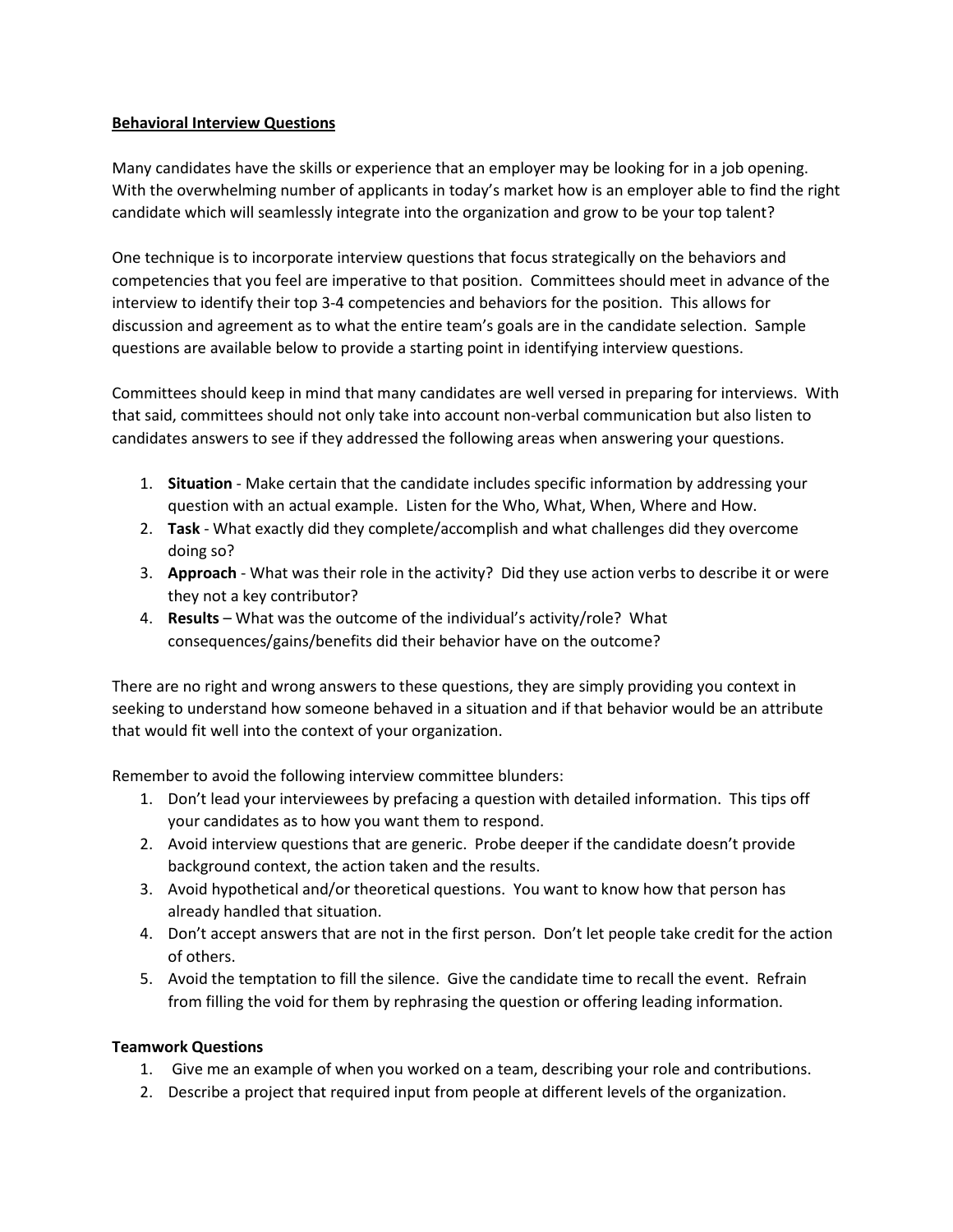- 3. Share a rewarding team experience.
- 4. Tell me about a time you worked with a difficult team member.
- 5. Give me an example of a team project you worked on which failed.
- 6. Tell me about a time you stepped into a leadership role as part of a team.
- 7. How do you motivate others to perform?
- 8. Have you been required to mediate disagreements?
- 9. Tell me about a time where you disagreed with a team member and how it was handled?
- 10. If provided the opportunity would you elect to work independently on a project or as a team?

### **Leadership Questions**

- 1. Tell me about a time when you demonstrated leadership skills.
- 2. Tell me about a time that you took the lead on a difficult project.
- 3. Who have you coached or mentored to achieve success?
- 4. Tell me about a time that you led an important meeting. What was your role?
- 5. Describe a situation that gave you a great challenge as a leader and how did you overcome or resolve it?
- 6. Tell me about your approach in leading people which do not report to you. What techniques do you use?
- 7. Describe your definition of leadership. Based upon your description, describe a time where you have had an opportunity to use these attributes in your work.
- 8. What attributes do you feel make a good leader? Describe a time where you have demonstrated those attributes at the workplace.
- 9. Please describe in detail a project that you were responsible for. How did you carry out the project and what were the end results?

### **Handling Conflict**

- 1. Tell me about a team project when you had to work with someone difficult?
- 2. Tell me about a time you had a conflict at work.
- 3. Give an example of a time you had to respond to an unhappy manager/customer/colleague.
- 4. Tell me about a time that you disagreed with a rule or approach.
- 5. Tell me about a time you had a conflict on a team project.
- 6. Tell me about a time where you felt that a colleague had misrepresented your idea.
- 7. When have you been under tremendous pressure on the job and how did you handle it?

### **Problem Solving**

- 1. Tell me about a situation where you had to solve a difficult/challenging problem.
- 2. Describe a situation in which you found a creative way to overcome an obstacle.
- 3. Tell me about a time that you identified a need and went above and beyond the call of duty to get things done.
- 4. Tell me about a time when you came up with a new approach to a problem.
- 5. What's the most innovative new idea that you have implemented?
- 6. Tell me about two improvements you have made in the last six months.
- 7. What was the best idea you came up with in your last job?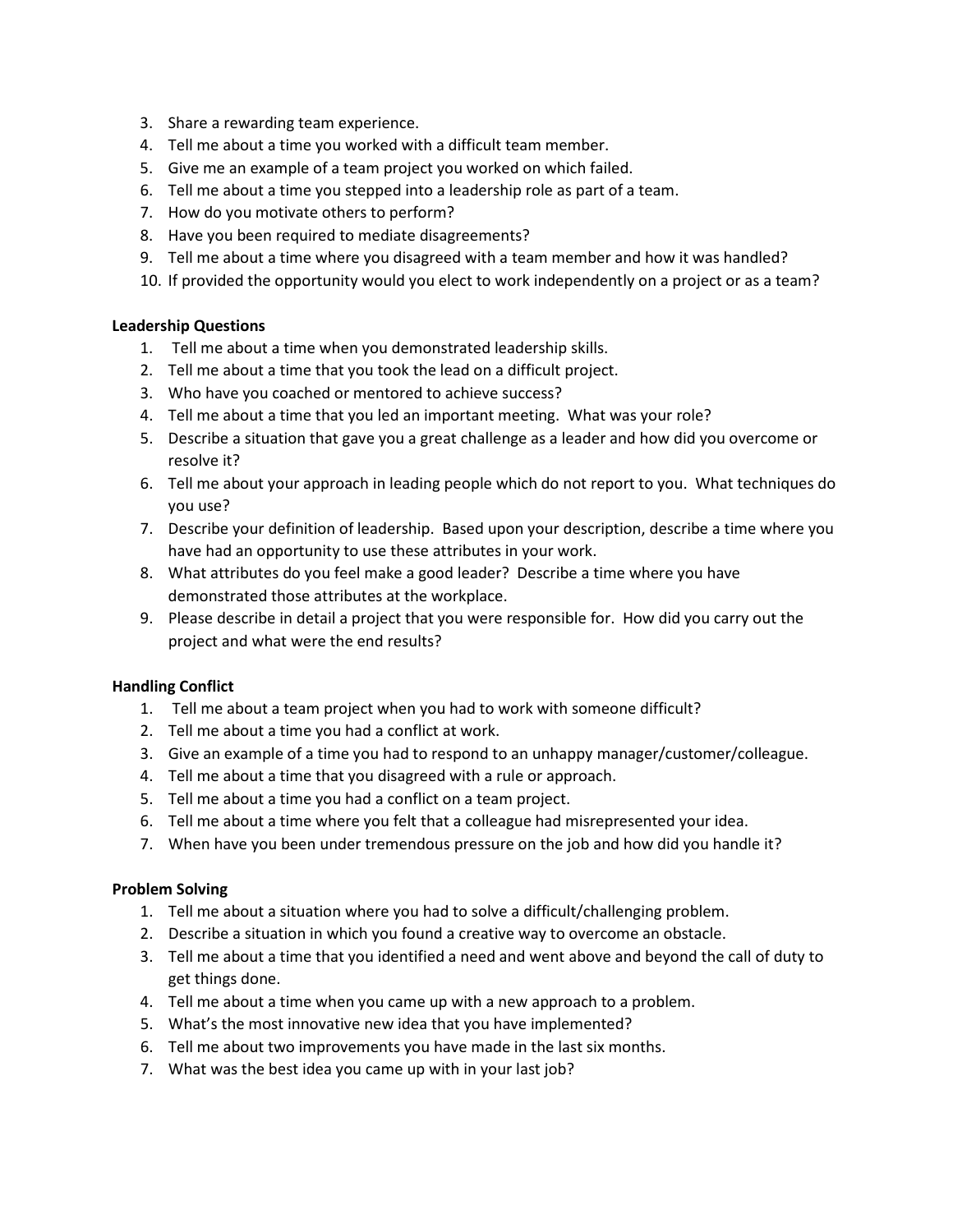- 8. Describe a time when you anticipated potential problems and developed preventative measures.
- 9. Describe a difficult problem you have encountered at work and how you dealt with it.
- 10. Tell me about a time when you had to analyze information and make a recommendation.

# **Biggest Failure/Agility**

- 1. What is your greatest professional failure?
- 2. Tell me about a mistake that you made.
- 3. What was your biggest mistake and what did you learn from it?
- 4. Tell me about a decision you regret.
- 5. What is your greatest professional regret?
- 6. Tell me about a project that did not go according to plan. What corrections did you make and what were the results?

### **Work Ethic/Self-Starter**

- 1. Tell me about a time that you went above and beyond the call of duty to get things done.
- 2. When have you worked the hardest?
- 3. Describe a time when you had to overcome a significant obstacle on an important project.
- 4. Tell me about a time when you had to juggle multiple important projects.
- 5. What is your proudest or creative career accomplishment to date?

#### **Willingness to Learn**

- 1. Give me an example of a goal you reached and how you achieved it.
- 2. What was the most useful criticism you received and how did you use it to change?
- 3. If there was one area you've always wanted to improve upon, what would that be?

### **Critical Thinking**

- 1. Describe the steps you go through to make an important decision. Please provide an example.
- 2. Tell me about a situation where you had to make a quick decision. How difficult was it to do so?
- 3. Describe the thought process you went through to make one or two of the most critical decisions of your career.
- 4. Have you ever had to bend the rules? Tell me about an example of a time which this occurred and the items you took into consideration to make that decision.

# **Persistence**

- 1. Tell me about a time when you got results when others tried and failed.
- 2. Have you ever persuaded management to do something they were reluctant to do? Describe how you did it and the outcome.

### **Efficiency and Organization**

- 1. What is your process for prioritizing responsibilities? Provide an example.
- 2. What could you do to be more efficient?
- 3. Please provide me an example of a typical work day and how you go about prioritizing tasks.